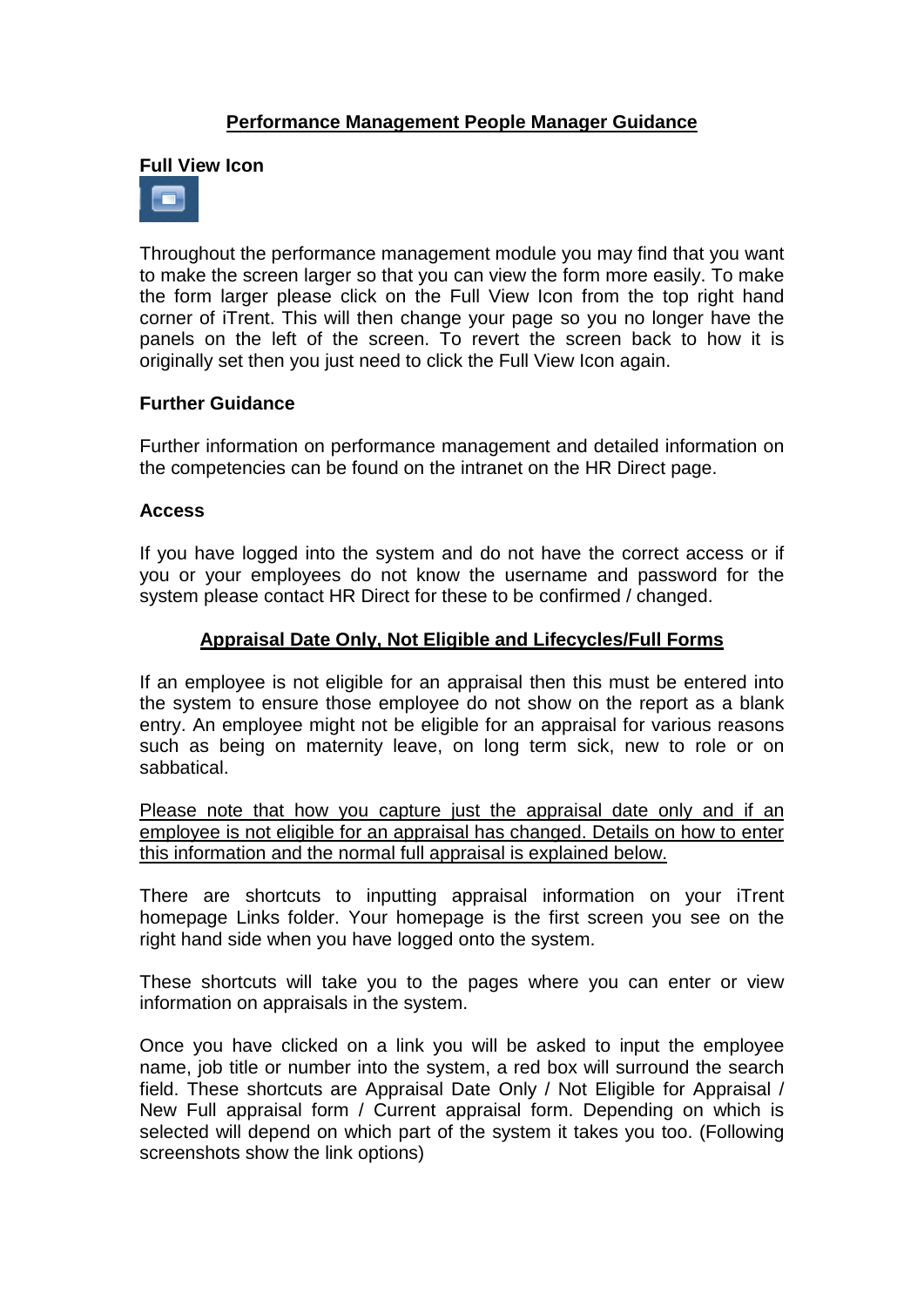| Organisation: Denbighshire County                                                                 |                                                                                                                                                                     |  |
|---------------------------------------------------------------------------------------------------|---------------------------------------------------------------------------------------------------------------------------------------------------------------------|--|
| 合っ                                                                                                |                                                                                                                                                                     |  |
| Organisation<br>Default Organisation<br>Denbighshire CC Agency Workers                            | <b>Bookmarks</b><br><b>Appraisals</b>                                                                                                                               |  |
| Denbighshire County Council (DCC)                                                                 | Appraisal Date Only<br><b>Links</b><br>Not Eligible for Appraisals<br>Out of office (0)<br>New Full Appraisal<br>View current appraisal<br><b>To do list</b><br>(0) |  |
| Reviews > New - Review details<br>Organisation: Denbighshire County<br>People                     |                                                                                                                                                                     |  |
| Advanced $\Box$<br>● Search ● Smart groups                                                        |                                                                                                                                                                     |  |
| Include leavers<br>Personal reference<br>$\vee$<br>take looks                                     |                                                                                                                                                                     |  |
| Name Unit Job title Sex Date of birth Social security no. Personal ref. Leaver Position reference | <b>Bookmarks</b><br><b>Appraisals</b>                                                                                                                               |  |
|                                                                                                   | Appraisal Date Only<br><b>Links</b><br>Not Eligible for Appraisals                                                                                                  |  |
|                                                                                                   | <b>Out of office</b><br>(0)<br>New Full Appraisal                                                                                                                   |  |
|                                                                                                   | View current appraisal<br>(0)<br><b>To do list</b>                                                                                                                  |  |

#### Process

- 1. Click on link e.g. Appraisal Date Only
- 2. Enter employee search details
- 3. Select Annual Appraisal Date Only from the drop down list next to Review **T**<sub>vpe</sub>
- 4. Enter Date of Appraisal into Date Occurred date field
- 5. Enter Date of Next Appraisal into Next Review Date (12 months from date occurred)
- 6. Click Save

For Not Eligible Appraisal the date occurred field will need to be the date the person is not eligible from and the next review date will be the date they become available. For example, if they are not eligible because they are a new starter the date occurred will be their start date and the next review date will be 6 months after that start date.

For the full appraisal this will take you to the attach lifecycle page where you can select the lifecycle you wish to us, if you want to include one to one forms and if you want it to be completed by an employee.

If you wish for an employee to enter their information onto the appraisal form via iTrent Self Service you will need to choose the lifecycle with the Employee – at the beginning of the name and then save the lifecycle to the employee's job, at which point the employee will then have access to complete the form. The employee should not submit the form until it's been agreed at the appraisal meeting.

Please note that the list of lifecycles have been reduced and if you wish to include one to one forms within the system please select the lifecycle that has monthly one to ones within it. Even if you only wish to use 3 of the forms for example for quarterly one to ones then this is fine as you would just not complete the rest of the one to one forms within that lifecycle.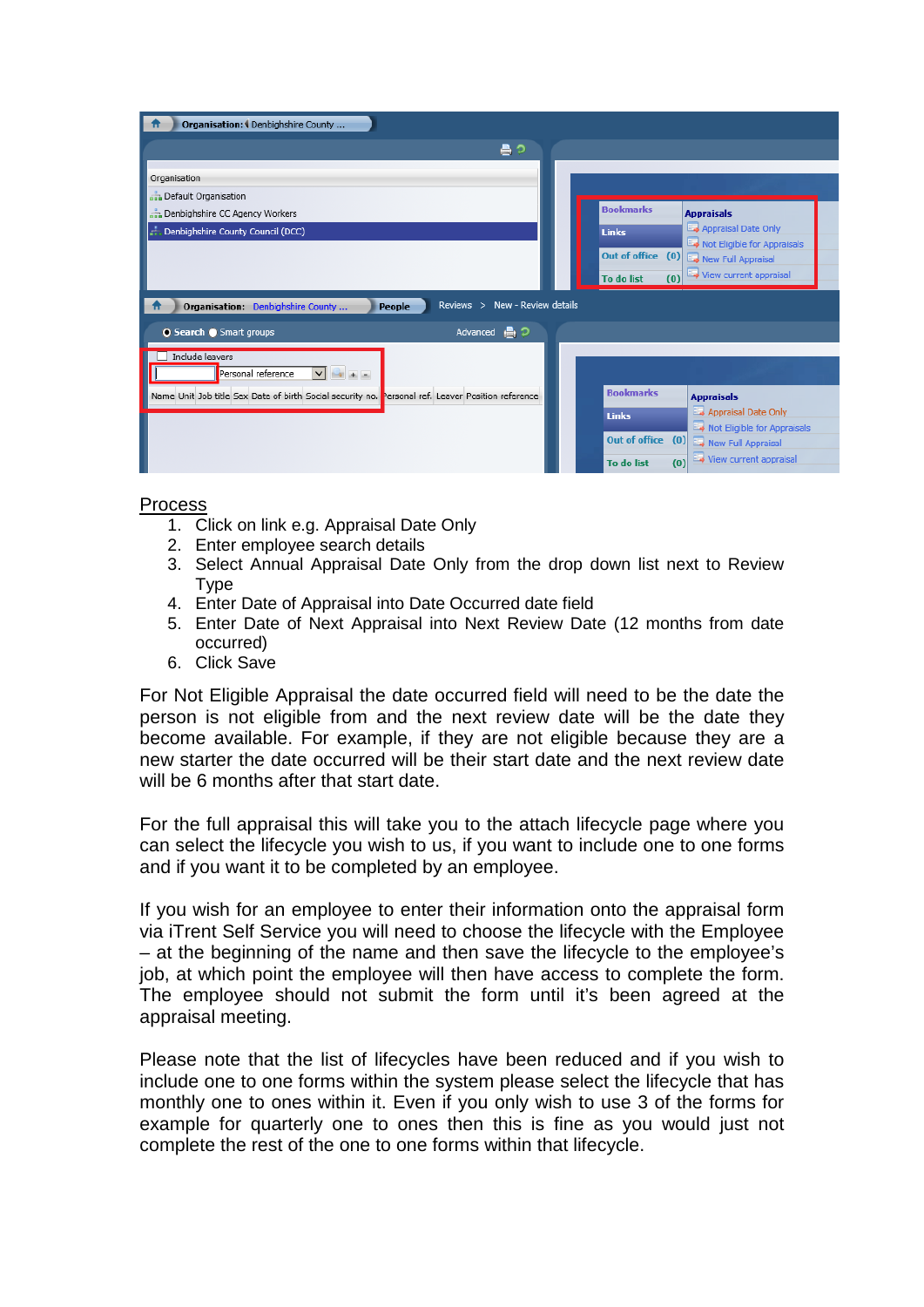## **Lifecycles & Full Forms**

Throughout the guidance it will talk about Lifecycles and Forms, the Lifecycle is a term used by the system which links together actions such as the completion of tasks, the annual appraisal form and the one to ones forms all in one process so it is easier to navigate through the different tasks and the process. The Forms are the documentation that captures the discussions you have with your employees such as the one to ones and the annual appraisal.

You will need to attach the correct Lifecycle that is applicable to you and your team. We have built a number of Lifecycles to accommodate the different ways in which people work. If your employee does not have access to a computer, i.e. is not office based, we have a Lifecycle which does not have tasks for employees to complete via Self Service. A list of the various Lifecycles is below – please ensure you choose the correct lifecycle.

Within a number of Lifecycles we have included email notification to the employee and the manager when various tasks are completed. We understand however that not all employees have their own individual email address or access to emails at all, therefore anyone who does not have a designated email address will not be notified so you will need to ensure that you communicate with your employee when you have completed a task or they are required to action something within the system.

In terms of the One to One forms they are very similar to the annual appraisal form however it is not in as much detail. You can use the one to one form to suit you and your team. If parts of the form are not applicable to your team then it is not mandatory for you to fill in the information and you can populate the fields to suit the requirements you have.

If you want to start a lifecycle half way through or you want to skip one or more of the one to one forms for various reasons you are able to do this however it does mean you have to go through the process, including the forms and just leave all the fields blank. There are no mandatory fields within the forms so it will allow you to submit it even though it is blank. However, please note that if you have chosen a lifecycle that includes the employee completing their comments via Self Service then you will need to let them know when to action that.

### **Lifecycles**

| <b>Name of Lifecycle</b> | <b>What it includes</b>                                                                                                                                                                                                                         |
|--------------------------|-------------------------------------------------------------------------------------------------------------------------------------------------------------------------------------------------------------------------------------------------|
| Short Form<br>Only       | Appraisal Shortened annual appraisal form that only<br>consists of Objectives and Competencies. This is                                                                                                                                         |
| Approval                 | This lifecycle is only to be   for staff who have the same or very similar<br>used with Head of Service   objectives against them and who do not have<br>access to Self Service. Head of Service approval<br>is required to use this Lifecycle. |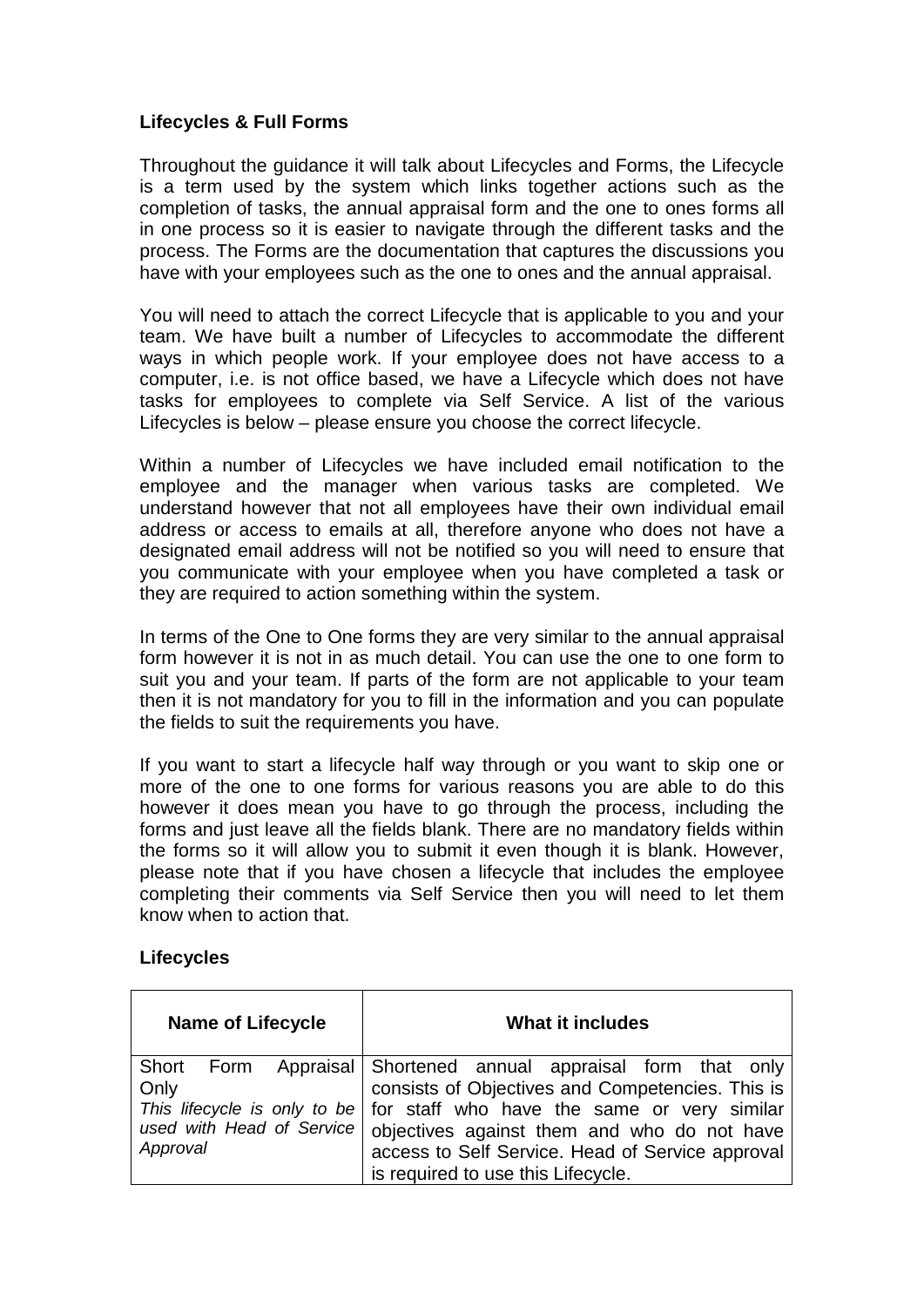| <b>One</b><br>to<br>Ones<br>$\sqrt{2}$<br><b>Supervision - Monthly</b> | One to One forms only, 11 forms. To be<br>completed by the Manager in People Manager          |
|------------------------------------------------------------------------|-----------------------------------------------------------------------------------------------|
| One<br>Ones<br>$\prime$<br>to                                          | One to One forms only, 3 forms. To be completed                                               |
| <b>Supervision - Quarterly</b>                                         | by the Manager in People Manager                                                              |
| Employee - Appraisal &                                                 | Annual Appraisal Form to be completed by the                                                  |
| <b>Mid Year Review</b>                                                 | Employee via Self Service, with Managers                                                      |
| Only for employees who                                                 | comments to be submitted via People Manager                                                   |
| have access to Self Service                                            | followed by 1 One to One Form which is to be                                                  |
|                                                                        | used as the mid year / Interim Review and                                                     |
|                                                                        | completed via Self Service                                                                    |
| Employee - Appraisal &                                                 | Annual Appraisal Form to be completed by the                                                  |
| Monthly One to Ones                                                    | Employee via Self Service, with Managers                                                      |
| Only for employees who<br>have access to Self Service                  | comments to be submitted via People Manager<br>11 One to One Forms to<br>be<br>followed<br>by |
|                                                                        | completed by the Employee via Self Service                                                    |
| Employee - Appraisal &                                                 | Annual Appraisal Form to be completed by the                                                  |
| <b>Quarterly One to Ones</b>                                           | Employee via Self Service, with Managers                                                      |
| Only for employees who                                                 | comments to be submitted via People Manager                                                   |
| have access to Self Service                                            | followed by 3 One to One Forms to be completed                                                |
|                                                                        | by the Employee via Self Service                                                              |
| Employee<br>Appraisal<br>$\qquad \qquad -$                             | Annual Appraisal Form to be completed by the                                                  |
| Only                                                                   | Employee via Self Service, with Managers                                                      |
| Only for employees who                                                 | comments to be submitted via People Manager                                                   |
| have access to Self Service                                            |                                                                                               |
| Employee - Monthly One                                                 | One to One Forms only, 11 forms. To<br>be                                                     |
| to Ones / Supervision                                                  | completed by the Employee via Self Service                                                    |
| Only<br>Only for employees who                                         |                                                                                               |
| have access to Self Service                                            |                                                                                               |
| Employee<br>Quarterly<br>$\sim 100$                                    | One to One Forms only, 3 forms. To<br>be                                                      |
| to<br>Ones<br>One:                                                     | completed by the Employee via Self Service                                                    |
| <b>Supervision Only</b>                                                |                                                                                               |
| Only for employees who                                                 |                                                                                               |
| have access to Self Service                                            |                                                                                               |

**Please note that attaching a Lifecycle must still be done by the line manager even if a Lifecycle chosen is where the employee completes the form via Self Service. A Lifecycle can only be attached via People Manager. Once the lifecycle has been attached the line manager will need to assign it to a position before the employee will be able to view it in Self Service.**

Screen shots are provided throughout the guidance, however, it may be due to the size of the screenshot that it appears on the following page to the written guidance.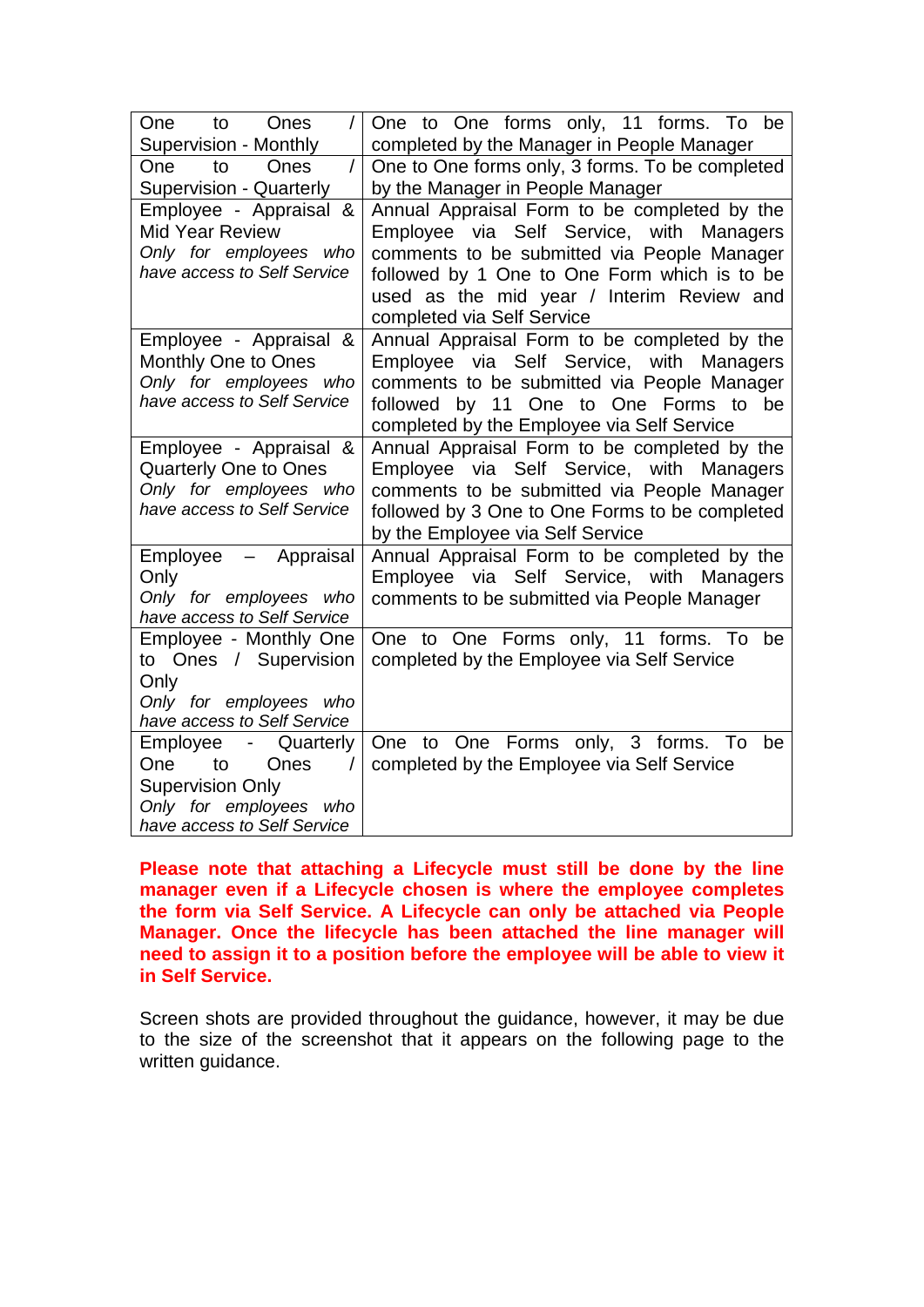# **Attaching a Lifecycle to an Employee**

*Organisation Structure People Search for the Employee & select them Attach Life cycle to person*

- Search for your employee
- Navigate to the Reviews folder,
- Within that folder you will have an option that is *Attach Life cycle to person*. You will need to select this option:

|                                                                                 |                                     |                        |                                                                                                                                        | $-101 \times$ |
|---------------------------------------------------------------------------------|-------------------------------------|------------------------|----------------------------------------------------------------------------------------------------------------------------------------|---------------|
|                                                                                 |                                     |                        | $-4$ $\times$ $-$ and<br>E http://ttestapps.denbighshire.gov.uk/ttest_web/wrd/run/ETADM001GP7USESSD0N=F1EDB2D368BE4BAABA62DF090D6EESDA | $\rho$ .      |
| Favorites Tools Help<br><b>Views</b>                                            |                                     |                        |                                                                                                                                        |               |
| $\mathbf{F}$ [] (Trent)<br>Favorites<br>88                                      | Il ifrent                           | $\times$               | $\frac{1}{2}$ - $\frac{1}{2}$ - $\frac{1}{2}$ mm - Page - Safety - Tools - $\frac{1}{2}$ -                                             |               |
| User name: 94109 Mr Simon Cowell<br><b>H</b> Trent<br>Today: Wed 02/11/2011     | <b>Effective date</b><br>02/11/2011 |                        | <b>See Co</b><br>$E_{2}$                                                                                                               |               |
|                                                                                 |                                     |                        |                                                                                                                                        |               |
| Organisation: Denbiohshire County                                               | People: Cole, Cheryl                |                        | Attach life cycle to person                                                                                                            |               |
| O Search # Smart groups                                                         | 友善の                                 | Advanced               | <b>KADD</b><br>Find iTrent pages                                                                                                       | l Po          |
| <b>F</b> Include leavers                                                        | Results 1 Person                    |                        | Attach life cycle to person: 94110 Miss Cheryl Cole                                                                                    | a             |
| Surname<br>cole                                                                 | <b>College Law Amer</b>             |                        |                                                                                                                                        |               |
| Select all<br><b>Unit</b><br>Nama                                               | Save this group<br>Job title        |                        | Attachment date 02/11/2011                                                                                                             |               |
| 2. Cole, Cheryl Performance Management Testing Performance Management Tester 2. |                                     |                        | Life cycle                                                                                                                             |               |
|                                                                                 |                                     |                        |                                                                                                                                        |               |
|                                                                                 |                                     |                        |                                                                                                                                        |               |
|                                                                                 |                                     |                        |                                                                                                                                        |               |
|                                                                                 |                                     |                        | Save                                                                                                                                   |               |
|                                                                                 |                                     |                        |                                                                                                                                        |               |
|                                                                                 |                                     |                        |                                                                                                                                        |               |
|                                                                                 |                                     |                        |                                                                                                                                        |               |
|                                                                                 |                                     |                        |                                                                                                                                        |               |
| ×.                                                                              |                                     | $\rightarrow$          |                                                                                                                                        |               |
| <b>Expand/Colapse folders</b>                                                   |                                     |                        |                                                                                                                                        |               |
| Personal information                                                            |                                     | $\left  \cdot \right $ |                                                                                                                                        |               |
| Profile                                                                         |                                     |                        |                                                                                                                                        |               |
| <b>Reviews</b>                                                                  |                                     |                        |                                                                                                                                        |               |
| Performance reviews                                                             |                                     |                        |                                                                                                                                        |               |
| Performance life cycles                                                         |                                     |                        |                                                                                                                                        |               |
| Attach Ife cycle to person<br>Employment                                        |                                     |                        |                                                                                                                                        |               |
| Absence                                                                         |                                     |                        |                                                                                                                                        |               |
| <b>Attachments</b>                                                              |                                     |                        |                                                                                                                                        |               |
| <b>User defined forms</b>                                                       |                                     | ۰                      |                                                                                                                                        |               |

- Once on this screen you will need to search for the Lifecycle you wish to attach.
- Do this by clicking on the magnifying glass on the right hand side of the screen (highlighted in red above)
- Once this is selected you will get a list that appears with the selection of Lifecycles. Once you have found the one you want you will need to click on it. Please remember to only select those that start with DCC
- Click Save This then attaches the Lifecycle to the employee nothing will change on the screen other than to say the Changes have been Saved.

# **Attaching the Lifecycle to a Position and Viewing the Lifecycle**

*Organisation Structure People Search for the Employee & select them*  → Performance Life cycles → Select the Lifecycle you wish to use (the most *recent will be at the top of the list)*  $\rightarrow$  *Life cycle* 

- Navigate to *Performance Life cycles* within the Reviews Folder
- Here it will list any Current Lifecycles that are attached to the employee you have selected, the most recently attached will be at the top of the list
- When you first attach a Lifecycle it does not automatically attach the job the employee is in and that you are using to review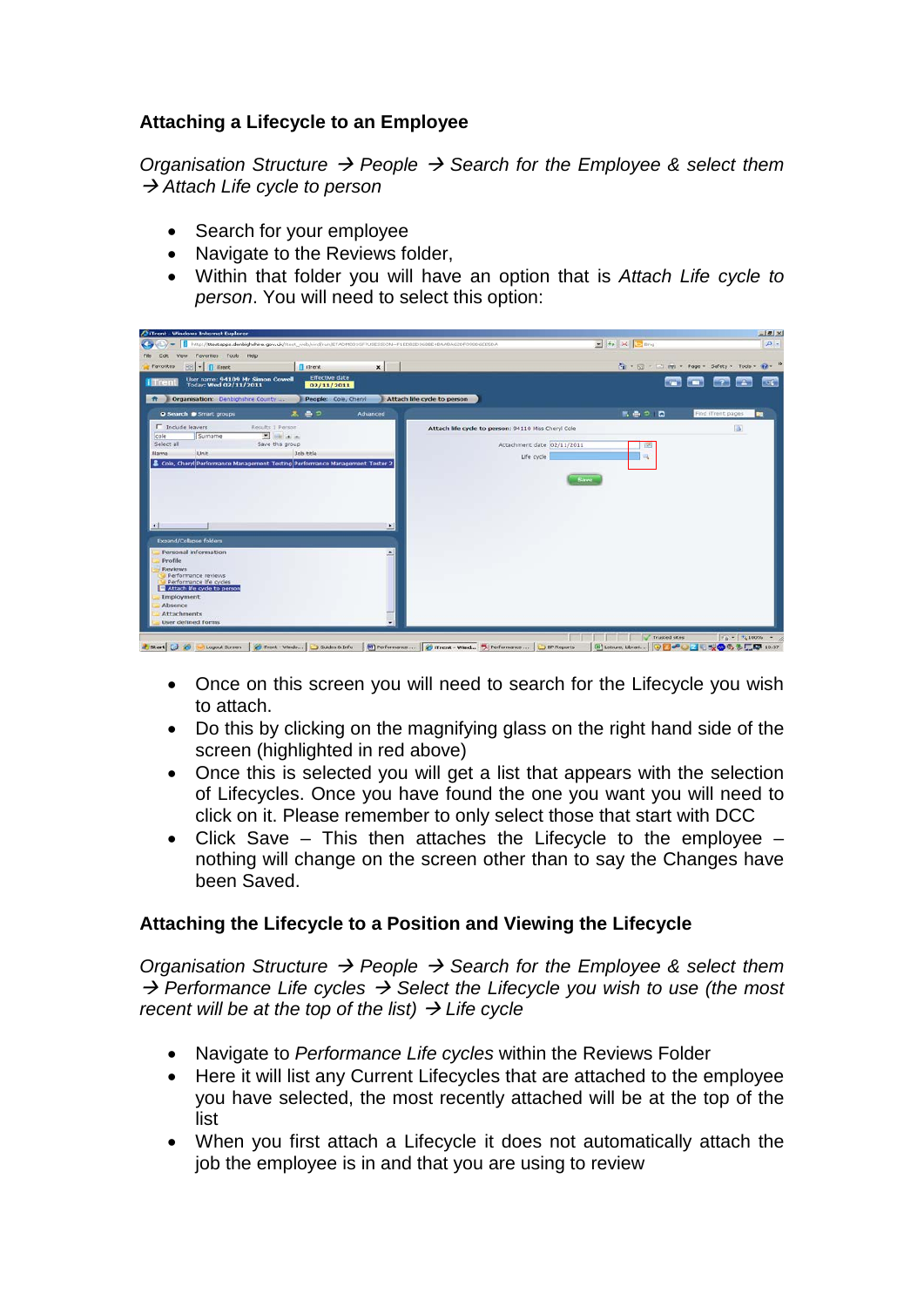• Click on *Lifecycle* from the bottom left hand panel and this will then ask you to select the Job Title you wish to associate with the review process. It will do this even if the employee only has one job



- Select the Job
- **Click Save**
- Once you have clicked on Save the page will change and present you with the Lifecycle you have selected

| $\mathbb{R}$ $\rightarrow$ $\mathbb{X}$ $\sim$ $\mathbb{R}$ $\mathbb{R}$<br>$\Omega$ .<br>The Ed r Life Page Tafety - Tools - 22 |
|----------------------------------------------------------------------------------------------------------------------------------|
|                                                                                                                                  |
|                                                                                                                                  |
|                                                                                                                                  |
|                                                                                                                                  |
|                                                                                                                                  |
| <b>■ Notes 長島の ■</b><br>Find iTrent pages                                                                                        |
|                                                                                                                                  |
| <b>Arrange Annual Appraisal Meeting</b>                                                                                          |
| Target start date: 2 November 2011<br>Target end date: 2 November 2011<br>Stage owners: 94109 Mr Simon Cowell                    |
| The first stage in the process is to arrange the appraisal                                                                       |
| meeting. Once arranged both Manager and Employee<br>should make every effort to keep to this appointment.                        |
|                                                                                                                                  |
|                                                                                                                                  |
|                                                                                                                                  |
|                                                                                                                                  |
|                                                                                                                                  |
|                                                                                                                                  |
| <b>STAR</b>                                                                                                                      |
|                                                                                                                                  |

• You can make the screen larger at this point if you find it easier to see by clicking on the Full View Icon which is located in the top right hand corner of your screen (highlight in red above)

Please note that what appears on the screen will be dependant on which Lifecycle you have chosen.

As you hover over the different sections of the Lifecycle you will see that the description on the right hand side of the page changes, this is to explain each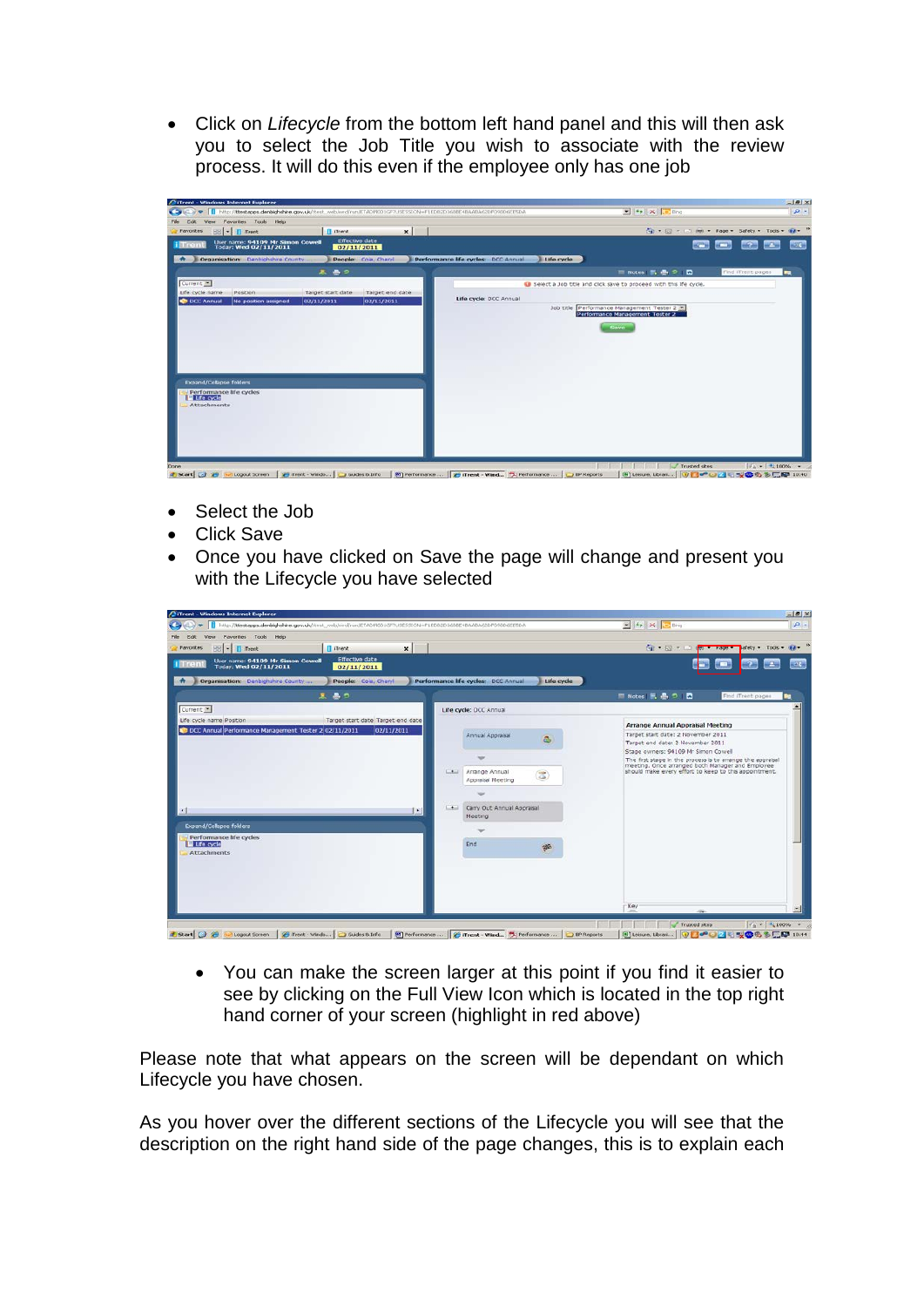stage. This description panel will also show the buttons you will need to use to Generate Forms and Complete Stages.

Each Stage will have further tasks that will take place and then will allow you to move onto the next stage. To see the various stages throughout the Lifecycle you will need to select the + icon. This will then open up the Stage and normally the description panel will have a Generate or Complete button on for you to select.



Once you complete a Stage you will be able to move onto the next Stage which will be currently greyed out and not active. It will also change the colour of the completed stage to green and produce a tick symbol.

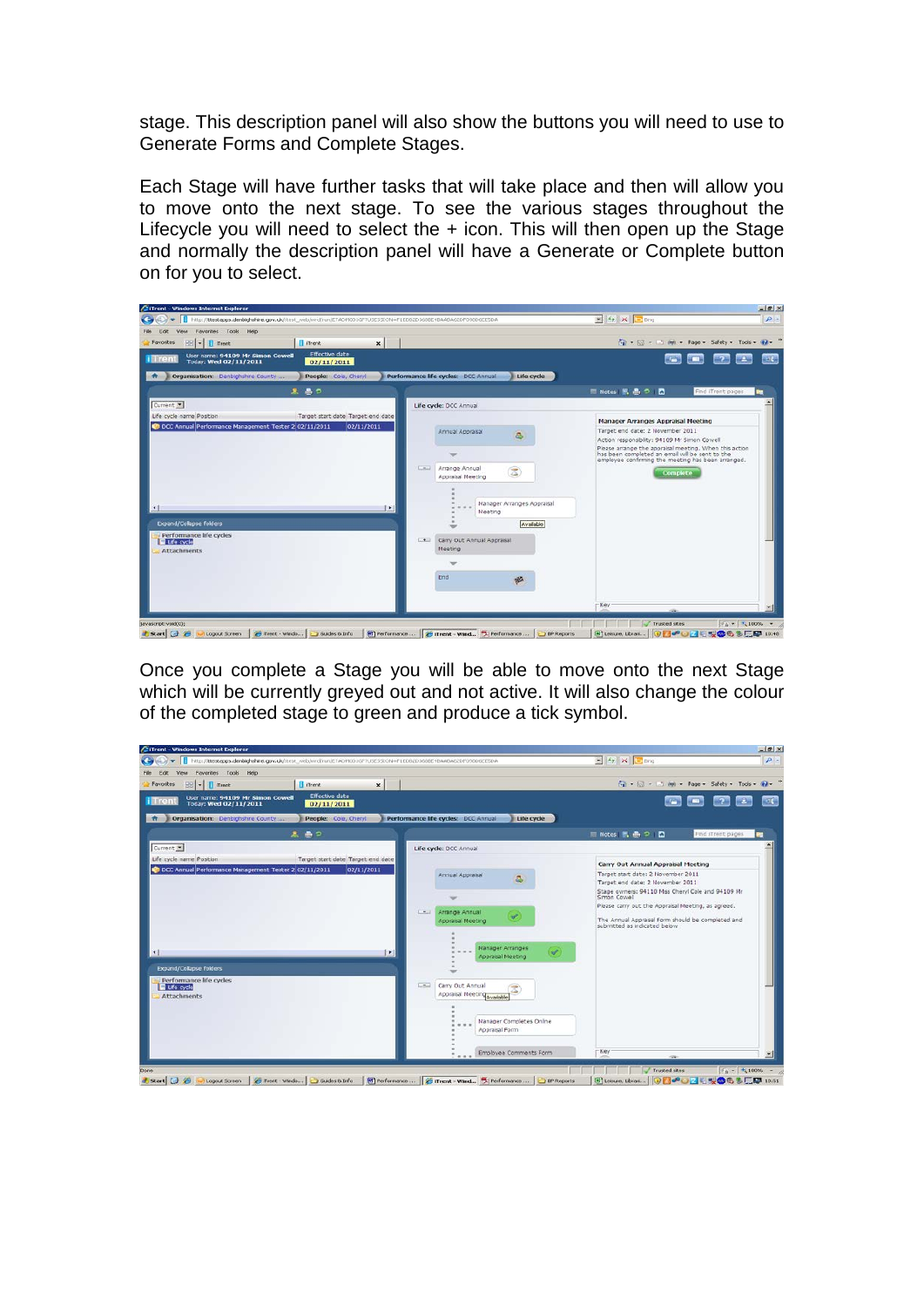When you get to a stage where a form is attached you will see a Generate button on the right hand side of the lifecycle.

| CiTrent - Windows Internet Explorer                                                                            | $-101 \times$                                                                                                                                                              |
|----------------------------------------------------------------------------------------------------------------|----------------------------------------------------------------------------------------------------------------------------------------------------------------------------|
| F Http://ttestapps.denbighshire.gov.uk/ttest_web/wrd/run/ETADM001GF7LISESSION=F1EDB2D368BE4BAABA62DF098D6EESDA | $\bullet$ $\times$ $\bullet$ Brig<br>$\alpha$                                                                                                                              |
| View Favorites Tools Help<br>Edit                                                                              |                                                                                                                                                                            |
| <b>Il</b> iTreck<br>Favorites<br>$SIS$ - $\prod$ iTrent<br>$\times$                                            | ☆ → 同 - 二 mm + Page + Safety + Tools + ★ +                                                                                                                                 |
| Effective date<br>User name: 94109 Mr Simon Cowell<br><b>i</b> Trent<br>Today: Wed 02/11/2011<br>02/11/2011    | <b>CONTRACTOR</b><br>27                                                                                                                                                    |
| Organisation: Denbighshire County<br>People: Cole, Cheryl<br>Performance life cycles: DCC Annual<br>Life cycle |                                                                                                                                                                            |
| 木 森 2                                                                                                          | Find iTrent pages<br>■ Notes 医晶 2 D                                                                                                                                        |
| Current 36<br>Life cycle: DCC Annual                                                                           |                                                                                                                                                                            |
| Life cycle name Position<br>Target<br>DCC Annual Performance Management Tester 2 02/11                         | <b>Manager Completes Online Appraisal Form</b>                                                                                                                             |
| Annual Appraisal<br>矗                                                                                          | Target end date: 2 November 2011<br>Action responsibility: 94109 Mr Simon Cowell                                                                                           |
|                                                                                                                | Please complete the online Appraisal Form.                                                                                                                                 |
|                                                                                                                | It is advisable to complete this form during the meeting                                                                                                                   |
| <b>Lima</b><br>Arrange Annual<br>Appraisal Meeting                                                             | to ensure its accuracy. Please note, when the form has<br>been submitted the employee will be alerted via email so<br>they can complete their own comments. They will also |
|                                                                                                                | be able to see any comments you have made.                                                                                                                                 |
| $\bullet$<br>$\left  \cdot \right $<br>Manager Arranges                                                        | Generate.                                                                                                                                                                  |
| Appraisal Meeting<br><b>Expand/Colapse folders</b>                                                             |                                                                                                                                                                            |
| Performance life cycles<br><b>El</b> Life cycle                                                                |                                                                                                                                                                            |
| $[-n]$<br>Carry Out Annual<br>$\mathbf{z}$<br><b>Attachments</b><br>Appraisal Meeting                          |                                                                                                                                                                            |
|                                                                                                                |                                                                                                                                                                            |
| Manager Completes Online<br>Appraisal Form                                                                     |                                                                                                                                                                            |
|                                                                                                                |                                                                                                                                                                            |
| Employee Comments Form                                                                                         | Key<br>ditto:<br>œп                                                                                                                                                        |

Once this Generate button is selected it will change that stage to being available and the stage itself needs to be selected – it will become underlined when you click over the stage and when you hover over it the word Available will be present.



Once you click on the stage it will navigate you to the Form that is associated with that Stage. The system opens up a new tab view. You will see the tabs from the bottom right hand corner of your screen.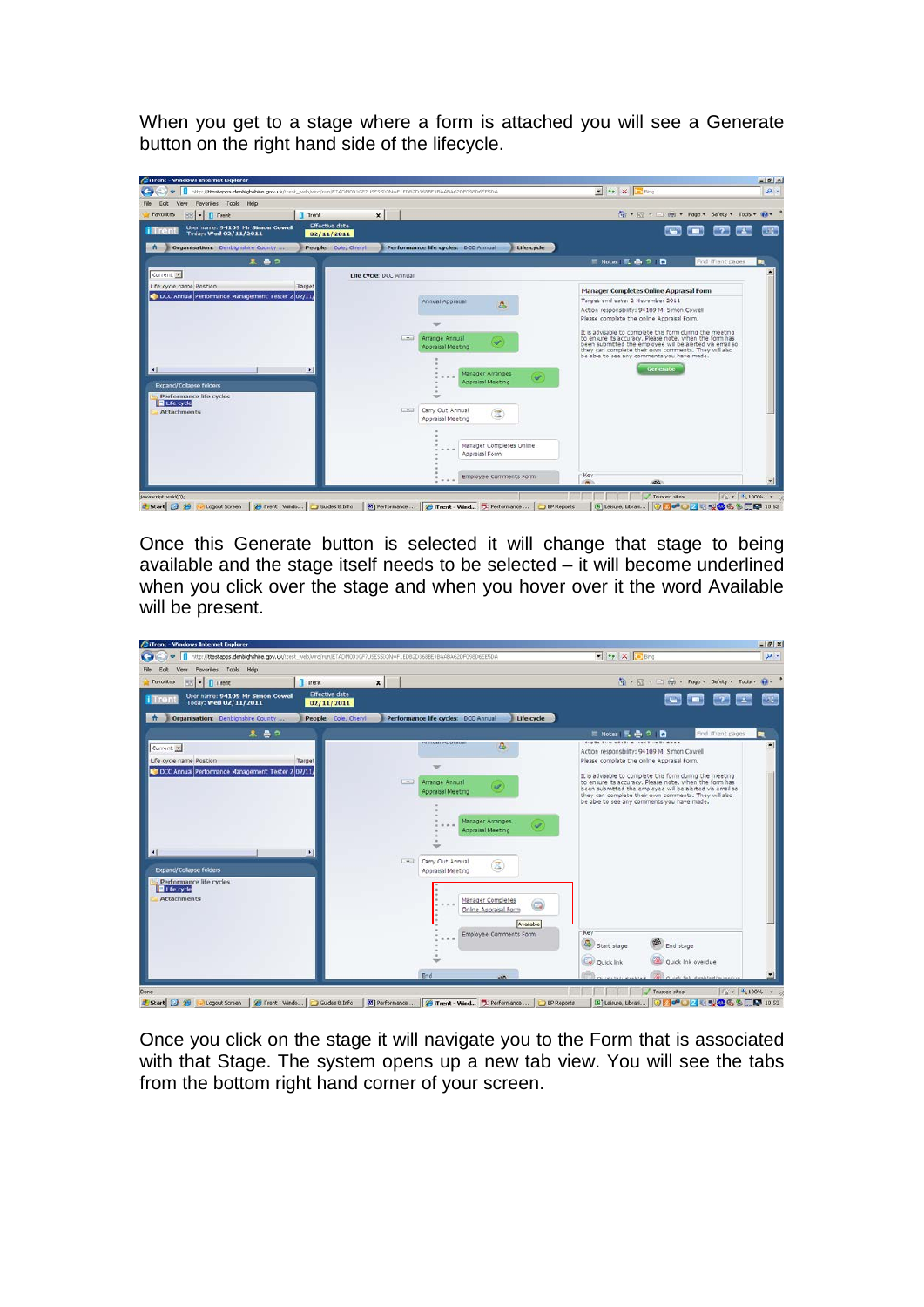|                                                                                                                          | http://ttestapps.denbighshire.gov.uk/ttest_web/wrd/run/ETADM001GF?USESSION=F1EDB2D368BE4BAABA62DF090D6EESDA | $\bullet$ $\bullet$ $\times$ $\bullet$ Bha<br>$\Omega$ .                                                                                                                                    |
|--------------------------------------------------------------------------------------------------------------------------|-------------------------------------------------------------------------------------------------------------|---------------------------------------------------------------------------------------------------------------------------------------------------------------------------------------------|
| View Favorites Tools Help<br>Edit                                                                                        |                                                                                                             |                                                                                                                                                                                             |
| <b>Il</b> iTrent<br>Favorites<br><b>Il</b> itrece<br>881<br>w.                                                           | $\mathbf{x}$                                                                                                | $-5 - 5 - 1$<br>Page<br>Safety - Tools                                                                                                                                                      |
| User name: 94109 Mr Simon Cowell<br>Today: Wed 02/11/2011                                                                | <b>Effective date</b><br>02/11/2011                                                                         |                                                                                                                                                                                             |
| Organisation: Denbighshire County                                                                                        | People: Cole, Cheryl<br>Performance reviews: Annual                                                         | Performance review forms: Annual Appraisal v3<br>Performance review form                                                                                                                    |
| 主器の                                                                                                                      |                                                                                                             | 医鼻の面<br>Find iTrent pages                                                                                                                                                                   |
| Select all<br>Performance review template Performance reviewer Stat<br>Annual Appraical v3<br>94109 Mr Simon Cowell Prov | Performance review form: Annual Appraisal v3                                                                |                                                                                                                                                                                             |
|                                                                                                                          | Personal & Job Details                                                                                      | Welcome to the Denbighshire County Council Annual Appraisal Form.                                                                                                                           |
|                                                                                                                          | Current Objectives                                                                                          | Please complete all sections of this form carefully and accurately. Once the form is<br>authorised if cannot be modified.                                                                   |
|                                                                                                                          | New Objectives                                                                                              | It is recommended that you work through the various sections in a logical order.                                                                                                            |
| $\cdot$                                                                                                                  | Competencies                                                                                                | As you progress through each section of the form your changes will be automatically<br>saved on each page.                                                                                  |
| <b>Expand/Colapse folders</b><br>Performance review forms                                                                | Competencies 2                                                                                              | If you click into a section the section will change from blue to green with a tick in the<br>box on the summary page - please ensure all the fields have been completed where<br>necessary. |
| Performance review form prints<br>Performance review form                                                                | Competencies 3                                                                                              | Guidance text has been included throughout to help you complete the form. On each page                                                                                                      |
| Performance review form actions<br>Performance review form details<br>Performance review form history                    | <b>Tranno Detais</b>                                                                                        | there is an add new action where you can input any actions that arise during your<br>discussions.                                                                                           |
| T New - Performance review form details                                                                                  | Personal Development - Cu                                                                                   | If you have any questions please contact HR at HRdirect@denbighshire.gov.uk or on 01824<br>70 6200                                                                                          |
|                                                                                                                          | Comments                                                                                                    |                                                                                                                                                                                             |
|                                                                                                                          |                                                                                                             |                                                                                                                                                                                             |
|                                                                                                                          |                                                                                                             | $\mathbf{x}$<br>Performance<br>Life cycle.D.L.                                                                                                                                              |

You can now go on and complete the Form by clicking the Start button.

### **Completing the Forms**

The first page that you see of the Form is the Summary Page which will give some detail about the form and who to contact if you have any problems. You can navigate back to here throughout the Form using the Summary button that appears at the bottom of every page, or the drop down option at the top of the pages.

The way you complete the forms within the system is the same for each form, whether it be an Annual Appraisal Form or the One to One Form.

Please ensure you click the save button periodically throughout the form. If you have not typed for a while into the form because discussions are taking place please click the save button so the system does not log you out of the system and to ensure you do not lose any unsaved information.

You will not have a Submit button until you have been through all of the pages of the form.

When you have been into a page the page will turn from blue to green on the Summary page, please note this does not necessarily mean you have entered information onto that page just that you have viewed it. There are no mandatory fields within the form.

Click the Start button to start the review Form or alternatively click on the first page you need to complete.

To navigate through the form you can use the Arrow Buttons, Next/Previous buttons or the Drop Down List.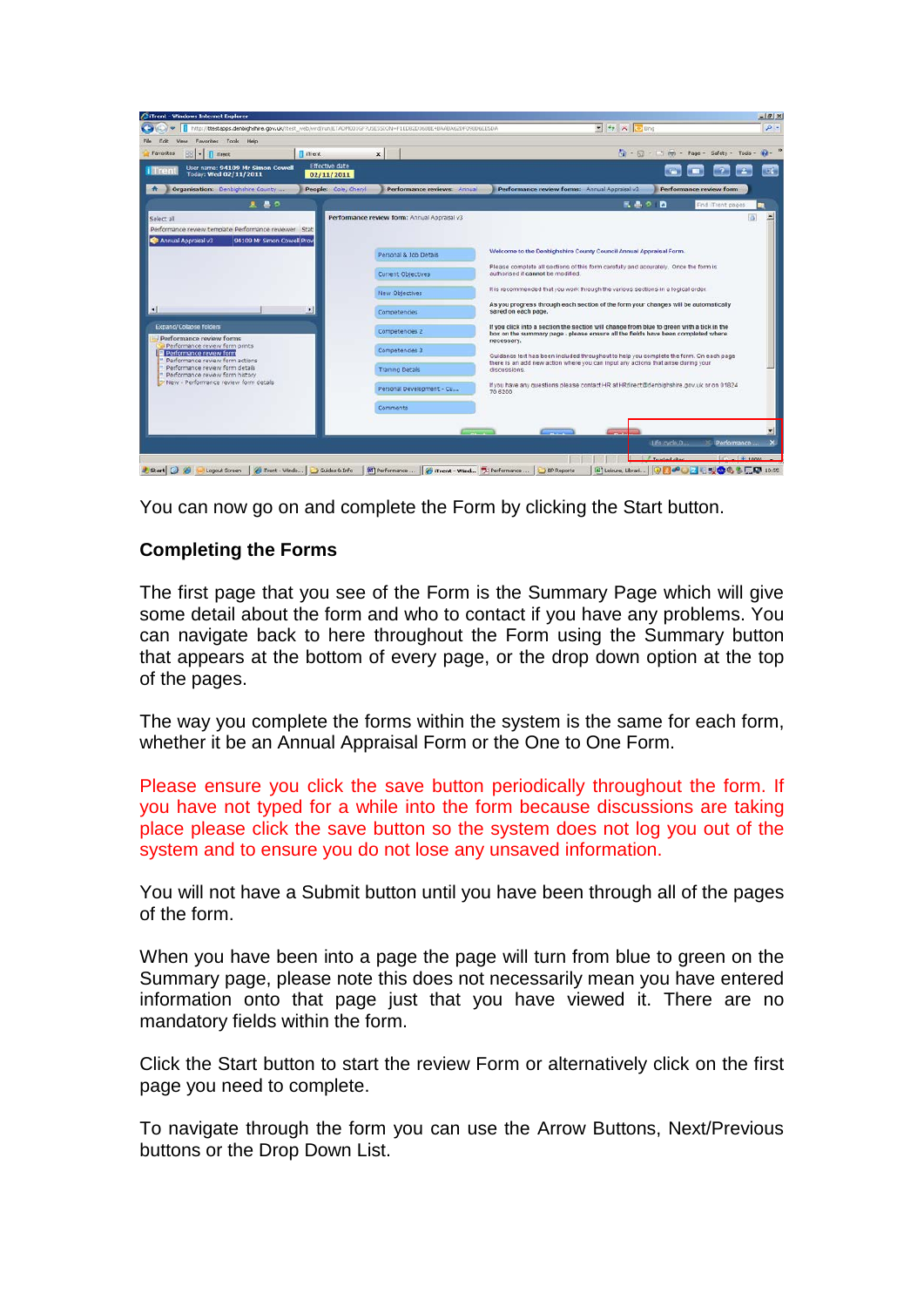Please ensure you scroll to the bottom of each page of the form as some of the pages are longer than others, such as the information on the Competencies.

### **Pages within the Form**

**Personal and Job Details –** This will include information on the employee's job details such as hours, job title and location. If any of this information is incorrect you need to inform HR Direct with the correct information and the date of the change if applicable. If the Job Description is inaccurate and needs to be amended then the HR Pay and Rewards Specialist will need to be informed as the job may need to be re-evaluated.

**Current Objectives –** The first time you use this page it will more than likely be blank as it shows any objectives that have been set against the employee for the review period. As you begin to use the form the following review period will more than likely have current objectives saved on this page.

When there are objectives on this page you can update the Objective itself, along with the priority and score by clicking on the title of the Objective. You can also update the progress of the objective by selecting Add New Objective Progress.

Please note that if you select to update the objective or the objective progress then once the option has been selected the system will open up a new tab for you to edit the details:

| <b>C. (Trent - Windows Internet Explorer</b>                                                                                |                              |                                                                                                                                                                                                                                |                                                                                                   |                                                                                                                                                          |                                      |                                               | $-101 - 81$              |
|-----------------------------------------------------------------------------------------------------------------------------|------------------------------|--------------------------------------------------------------------------------------------------------------------------------------------------------------------------------------------------------------------------------|---------------------------------------------------------------------------------------------------|----------------------------------------------------------------------------------------------------------------------------------------------------------|--------------------------------------|-----------------------------------------------|--------------------------|
|                                                                                                                             |                              | NUMBER OF A STREET AND RELEASE AND RELEASE AND DESCRIPTIONS OF A STREET ASSESSMENT A STREET AND RELEASED AND RELEASED ASSESSMENT A STREET AND RELEASED AND RELEASED ASSESSMENT ASSESSMENT ASSESSMENT ASSESSMENT ASSESSMENT ASS |                                                                                                   | $\mathbb{E} \left[ \left\  \mathcal{L}_{\mathcal{F}} \right\  \right] \geq \mathbb{E} \left[ \left\  \mathcal{L}_{\mathcal{F}} \right\  \right]$ for all |                                      |                                               | المر                     |
| View Favorites Tools Help<br><b>Edk</b>                                                                                     |                              |                                                                                                                                                                                                                                |                                                                                                   |                                                                                                                                                          |                                      |                                               |                          |
| Favorites<br>$33$ $\rightarrow$ II treet.                                                                                   | <b>SHI SORICE</b>            | <b>II</b> iTreat<br><b>II</b> trent                                                                                                                                                                                            | $\times$                                                                                          |                                                                                                                                                          |                                      | 4 - 13 - 1 (M) - Page - Safety - Tools - 22 - |                          |
| User name: 94114 Mr Gary Barlow<br>Today: Wed 18/01/2012<br>1.1442141                                                       | Effective date<br>18/01/2012 |                                                                                                                                                                                                                                |                                                                                                   |                                                                                                                                                          | <b>DESCRIPTION</b><br><b>GENERAL</b> |                                               |                          |
| Organisation: Dechighshire County<br>$\sim$                                                                                 | People: Walth, Louis         | Objectives: 4 Develop a new Induction course >                                                                                                                                                                                 | Objective details (people)                                                                        |                                                                                                                                                          |                                      |                                               |                          |
| $A \oplus 2$                                                                                                                |                              |                                                                                                                                                                                                                                |                                                                                                   | ■ Attachments ■ Notes ■ ● ● ●                                                                                                                            |                                      | find iTrent pages                             |                          |
| Current <b>C</b>                                                                                                            |                              | Objective details: Develop a new Induction course                                                                                                                                                                              |                                                                                                   |                                                                                                                                                          |                                      | (35)                                          |                          |
| Objective title<br>Code Type Attachme<br>Team 11/11/20<br>Develop a new Induction course<br>Develop a new Induction course. | Team 11/11/20                | Personal objective No.<br>Liviked to<br>Objective code<br>Attachment date 11/11/2011<br>Description                                                                                                                            | Objective title Develop a new Induction course<br>Type Team<br>Develop a new Induction<br>COLITAN |                                                                                                                                                          |                                      |                                               |                          |
|                                                                                                                             |                              | Additional information<br>Target start date<br>Target completion date                                                                                                                                                          |                                                                                                   | 12281<br>1978                                                                                                                                            |                                      |                                               |                          |
|                                                                                                                             | ×                            | Start date                                                                                                                                                                                                                     |                                                                                                   | 1991                                                                                                                                                     |                                      |                                               |                          |
| Expand/Colopse folders                                                                                                      |                              | Completion date                                                                                                                                                                                                                |                                                                                                   | (1, 1)                                                                                                                                                   |                                      |                                               |                          |
| Objectives:                                                                                                                 |                              | <b>Brionity</b>                                                                                                                                                                                                                |                                                                                                   |                                                                                                                                                          |                                      |                                               |                          |
| Objective progress<br><b>Objective details</b>                                                                              |                              | Weighting                                                                                                                                                                                                                      |                                                                                                   |                                                                                                                                                          |                                      |                                               |                          |
| prison - Objective details                                                                                                  |                              |                                                                                                                                                                                                                                | Objective rating 4 - Occasionaly Exceeds Objectives                                               |                                                                                                                                                          |                                      |                                               |                          |
|                                                                                                                             |                              |                                                                                                                                                                                                                                | Position Performance Appraisal Testing Manager                                                    |                                                                                                                                                          |                                      |                                               |                          |
|                                                                                                                             |                              |                                                                                                                                                                                                                                |                                                                                                   |                                                                                                                                                          |                                      |                                               |                          |
|                                                                                                                             |                              | <b>Burett</b>                                                                                                                                                                                                                  | <b>Diskite</b>                                                                                    | <b>Hunter</b>                                                                                                                                            |                                      |                                               |                          |
|                                                                                                                             |                              |                                                                                                                                                                                                                                |                                                                                                   |                                                                                                                                                          |                                      |                                               |                          |
|                                                                                                                             |                              |                                                                                                                                                                                                                                |                                                                                                   |                                                                                                                                                          |                                      |                                               |                          |
|                                                                                                                             |                              |                                                                                                                                                                                                                                |                                                                                                   |                                                                                                                                                          |                                      |                                               |                          |
|                                                                                                                             |                              |                                                                                                                                                                                                                                |                                                                                                   | <b>LEA cycle E</b>                                                                                                                                       |                                      | Parlamance <b>Chiective de La Chief</b>       | $\overline{\phantom{a}}$ |
| <b>Crome</b>                                                                                                                |                              |                                                                                                                                                                                                                                |                                                                                                   |                                                                                                                                                          | Trusted skee                         | $    -$                                       |                          |

You can then update the information you require, save it and then you will need to close down that tab by clicking on the X icon on the bottom right hand corner of the tab. It will then navigate you back to the form.

At this point the form will not automatically update the form with the new information, you will need to navigate forwards or backwards on the form and then come back to the page to see that it has been updated.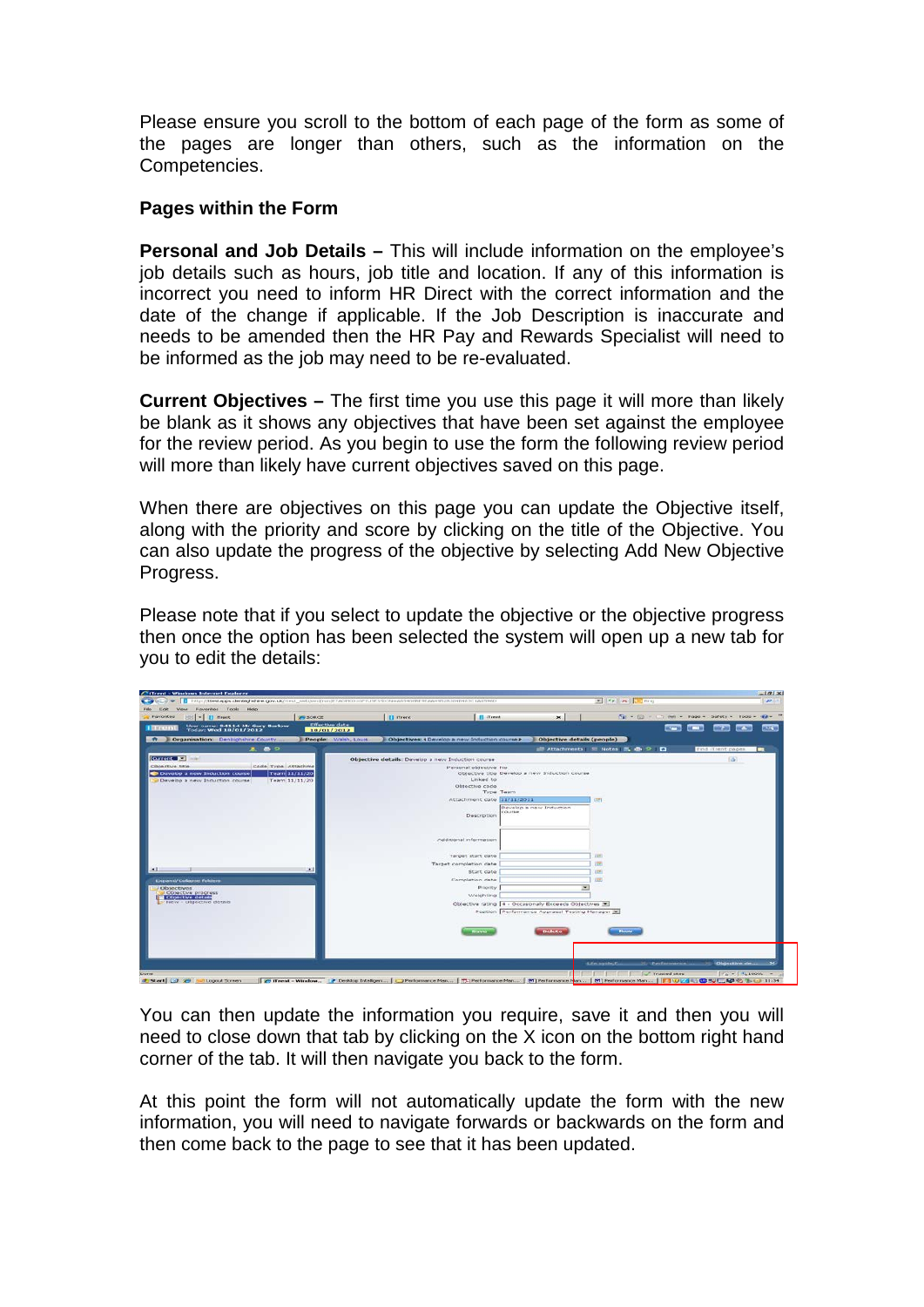**New Objectives –** Here you can set new objectives for the forthcoming review period. Objectives can be set a personal level or at a team level.

*Please note that if you want an objective to be available for your team as a*  whole you will need to set this up outside of this process. For further *information please see the Objectives section within this guidance.*

On this page are a number of fields you will need to populate:

- Type This is Personal or Catalogue. Personal will be specifically for the employee. If you choose Catalogue you can choose from Objectives that have been set up previously within the system. This is what you would use if you had set Objectives up for your team.
- Objective Title Name of the Objective. This is a free text box or can be used to search for the Catalogue Objectives. If you double click on this box, the box will become larger for the input to be seen more clearly.
- Objective Type please just select anything here as this field will not be seen in the live environment
- Description This gives further information concerning the Objective. If you double click on this box, the box will become larger for the input to be seen more clearly.
- Target Start and End Dates Date fields that you can populate in order to monitor the progress of the Objectives. Please note that if you use these options the system will show that an objective is overdue if the current date goes past the target end date.

There is also a plus and minus icon on this screen for you to add in extra Objectives – you may need to scroll to the right of the page to view these icons. If you do not have any new objectives to add but you have click on something on this page, you will notice the fields are coloured (normally blue), this means the fields have become mandatory and you will need to click the minus button to make them non-mandatory.

**Competencies –** Please ensure you scroll down to the bottom of each Competency page to capture all the information required. There are numbers that sit behind the levels and the wording of the ratings in the system for reporting purposes. You will need to select what level you are scoring at, the score you are giving and also document the examples of how the employee has met the competency for the score given.

**Training Details –** This is where the training (internal, external and future) can be documented. Personal Learning Events are for courses that are done externally by the employee. The Employee can update this information themselves via Self Service at any time of the year and they will be pulled through on this page. Participant Events are any corporate courses that the employee has completed, bookings can also be put on via this form by clicking on Book a place on a learning event. Waiting Lists are only for the purpose of the employee requesting that they attend the course. The Corporate training teams will then assess the waiting lists throughout the year to see what corporate courses need to be run. It is still the employee's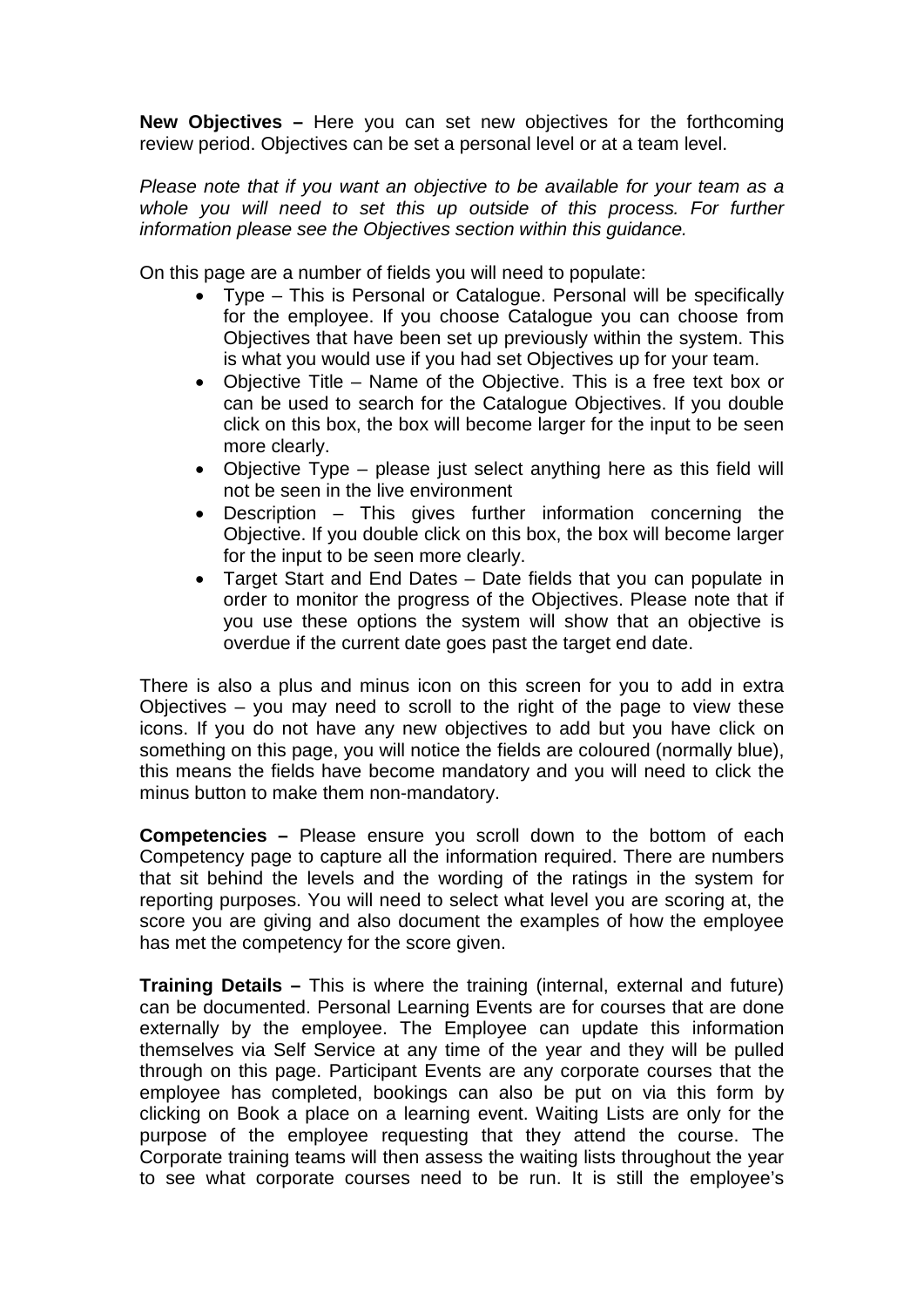responsibility to check availability of courses. Other future training is for noting any further requirements that have not already been covered by the corporate training options.

Please note that if you select to update any of the training fields then once the option has been selected the system will open up a new tab for you to edit the details:

| <b>Catrent - Windows Internet Explorer</b>                                 |                              |                                                                                                                                                                                                        |                                                         |                                       |                                                                                                                                                                                                                                                                                                                        | $-101 - 81$ |
|----------------------------------------------------------------------------|------------------------------|--------------------------------------------------------------------------------------------------------------------------------------------------------------------------------------------------------|---------------------------------------------------------|---------------------------------------|------------------------------------------------------------------------------------------------------------------------------------------------------------------------------------------------------------------------------------------------------------------------------------------------------------------------|-------------|
|                                                                            |                              | http://ttwetapps.denbighehme.gov.uk/ttwst_web/em/frmm/ftTAD19001/GP7U19E55b34mAn5e0d8E9EAAe9528304B483C1A8594D                                                                                         |                                                         | $-1$ $+$ $+$ $   -$                   |                                                                                                                                                                                                                                                                                                                        | u.          |
| View Favorites Tools Help<br>Edit                                          |                              |                                                                                                                                                                                                        |                                                         |                                       |                                                                                                                                                                                                                                                                                                                        |             |
| Favorkee<br>$-$ II from<br>582.                                            | <b>SHE SORICE</b>            | Il trent<br><b>Il</b> iTrent                                                                                                                                                                           | $\times$                                                |                                       | [ ] - [ ] - - 1 (M) - Page - Safety - Tools - @ -                                                                                                                                                                                                                                                                      |             |
| User name: 94114 Mr Gary Barlow<br>Today: Wed 18/01/2012<br><b>I</b> Frent | Effective date<br>18/01/2012 |                                                                                                                                                                                                        |                                                         | <b>MACHINE</b>                        | 60226<br><b>COMPANY</b>                                                                                                                                                                                                                                                                                                | $-111$      |
| Organisation: Denhighshire County<br><b>STAR</b>                           | People: Wakh, Louis          | Objectives: 4 Develop a new Induction course >                                                                                                                                                         | Objective details (people)                              |                                       |                                                                                                                                                                                                                                                                                                                        |             |
| $A$ $B$ $D$                                                                |                              |                                                                                                                                                                                                        |                                                         | ■ Attachments ■ Notes 画 ● ● ■         | Find iTrent pages                                                                                                                                                                                                                                                                                                      |             |
| Current <b>For</b>                                                         |                              | Objective details: Develop a new Induction course                                                                                                                                                      |                                                         |                                       | <b>REA</b>                                                                                                                                                                                                                                                                                                             |             |
| Objective title<br>Code Type Attachme                                      |                              | Personal objective No.                                                                                                                                                                                 |                                                         |                                       |                                                                                                                                                                                                                                                                                                                        |             |
| Team 11/11/20<br>Duvulop a new Induction course                            |                              |                                                                                                                                                                                                        | Objective title Develop a new Induction course          |                                       |                                                                                                                                                                                                                                                                                                                        |             |
| Develop a new Induction course<br>Team 11/11/20                            |                              | Linked to                                                                                                                                                                                              |                                                         |                                       |                                                                                                                                                                                                                                                                                                                        |             |
|                                                                            |                              | Objective code                                                                                                                                                                                         | Type Team                                               |                                       |                                                                                                                                                                                                                                                                                                                        |             |
|                                                                            |                              | Attachment date 11/11/2011                                                                                                                                                                             |                                                         | <b>COFF</b>                           |                                                                                                                                                                                                                                                                                                                        |             |
|                                                                            |                              |                                                                                                                                                                                                        | Develop a new Induction                                 |                                       |                                                                                                                                                                                                                                                                                                                        |             |
|                                                                            |                              | Description                                                                                                                                                                                            | COLITIER                                                |                                       |                                                                                                                                                                                                                                                                                                                        |             |
|                                                                            |                              |                                                                                                                                                                                                        |                                                         |                                       |                                                                                                                                                                                                                                                                                                                        |             |
|                                                                            |                              |                                                                                                                                                                                                        |                                                         |                                       |                                                                                                                                                                                                                                                                                                                        |             |
|                                                                            |                              | Additional information                                                                                                                                                                                 |                                                         |                                       |                                                                                                                                                                                                                                                                                                                        |             |
|                                                                            |                              |                                                                                                                                                                                                        |                                                         |                                       |                                                                                                                                                                                                                                                                                                                        |             |
|                                                                            |                              | Target start date                                                                                                                                                                                      |                                                         | 1371                                  |                                                                                                                                                                                                                                                                                                                        |             |
|                                                                            |                              | Target completion date                                                                                                                                                                                 |                                                         | 198                                   |                                                                                                                                                                                                                                                                                                                        |             |
|                                                                            | ٠                            | Start date                                                                                                                                                                                             |                                                         | 1991                                  |                                                                                                                                                                                                                                                                                                                        |             |
| Expand/Colapse folders                                                     |                              | Completion date                                                                                                                                                                                        |                                                         | <b>Daily</b>                          |                                                                                                                                                                                                                                                                                                                        |             |
| objectives.                                                                |                              | <b>Priority</b>                                                                                                                                                                                        | ×                                                       |                                       |                                                                                                                                                                                                                                                                                                                        |             |
| Objective progress                                                         |                              | Welghting                                                                                                                                                                                              |                                                         |                                       |                                                                                                                                                                                                                                                                                                                        |             |
| <b>Chiertive detain</b><br>prisew - Objective details                      |                              |                                                                                                                                                                                                        | Objective rating a - Occasionaly Exceeds Objectives [*] |                                       |                                                                                                                                                                                                                                                                                                                        |             |
|                                                                            |                              |                                                                                                                                                                                                        | Position Performance Appraisal Testing Manager [C]      |                                       |                                                                                                                                                                                                                                                                                                                        |             |
|                                                                            |                              |                                                                                                                                                                                                        |                                                         |                                       |                                                                                                                                                                                                                                                                                                                        |             |
|                                                                            |                              |                                                                                                                                                                                                        |                                                         |                                       |                                                                                                                                                                                                                                                                                                                        |             |
|                                                                            |                              | <b>Burney</b>                                                                                                                                                                                          | <b>Distance</b>                                         | Honey                                 |                                                                                                                                                                                                                                                                                                                        |             |
|                                                                            |                              |                                                                                                                                                                                                        |                                                         |                                       |                                                                                                                                                                                                                                                                                                                        |             |
|                                                                            |                              |                                                                                                                                                                                                        |                                                         |                                       |                                                                                                                                                                                                                                                                                                                        |             |
|                                                                            |                              |                                                                                                                                                                                                        |                                                         |                                       |                                                                                                                                                                                                                                                                                                                        |             |
|                                                                            |                              |                                                                                                                                                                                                        |                                                         | 20 Pacformance<br><b>Life code Fu</b> | Chiective desse<br>$\sim$                                                                                                                                                                                                                                                                                              | $\mathbf x$ |
| <b>CHOPVB</b>                                                              |                              |                                                                                                                                                                                                        |                                                         | Trusted skes                          | $=$ $\frac{1}{2}$ $\frac{1}{2}$ $\frac{1}{2}$ $\frac{1}{2}$ $\frac{1}{2}$ $\frac{1}{2}$ $\frac{1}{2}$ $\frac{1}{2}$ $\frac{1}{2}$ $\frac{1}{2}$ $\frac{1}{2}$ $\frac{1}{2}$ $\frac{1}{2}$ $\frac{1}{2}$ $\frac{1}{2}$ $\frac{1}{2}$ $\frac{1}{2}$ $\frac{1}{2}$ $\frac{1}{2}$ $\frac{1}{2}$ $\frac{1}{2}$ $\frac{1}{2$ |             |
| <b>Bristant</b> (a) @<br>Logista Screen                                    |                              | Siffrent - Window. P Desktop Intelligen   Desformerue Man   5. Performance Man   18] Performance Man   18] Performance Man   18] Performance Man   18] Performance Man   18] Performance Man   18] Per |                                                         |                                       |                                                                                                                                                                                                                                                                                                                        |             |

You can then update the information you require, save it and then you will need to close down that tab by clicking on the X icon on the bottom right hand corner of the tab. It will then navigate you back to the form.

At this point the form will not automatically update the form with the new information, you will need to navigate forwards or backwards on the form and then come back to the page to see that it has been updated.

**Development –** This page covers development over the past 12 months and also what help, support and development will be required over the coming 12 months.

**Review Actions –** You will come to this very last page if you have used the navigation Arrow Buttons through the form. The actions are linked to the Objectives but can also be used if you wish for general actions that you agree with the employee. This may can remain blank if necessary, it is to be used to suit the team.

From this page you will need to use the drop down list to get back to the Summary page to ensure you have completed all pages.

### **Submitting the Form**

Once you have completed all of the pages in the form, on the Summary page the Submit button will now be visible. **Please note** that once you have clicked on the Submit button there is no way of going back into the form to edit or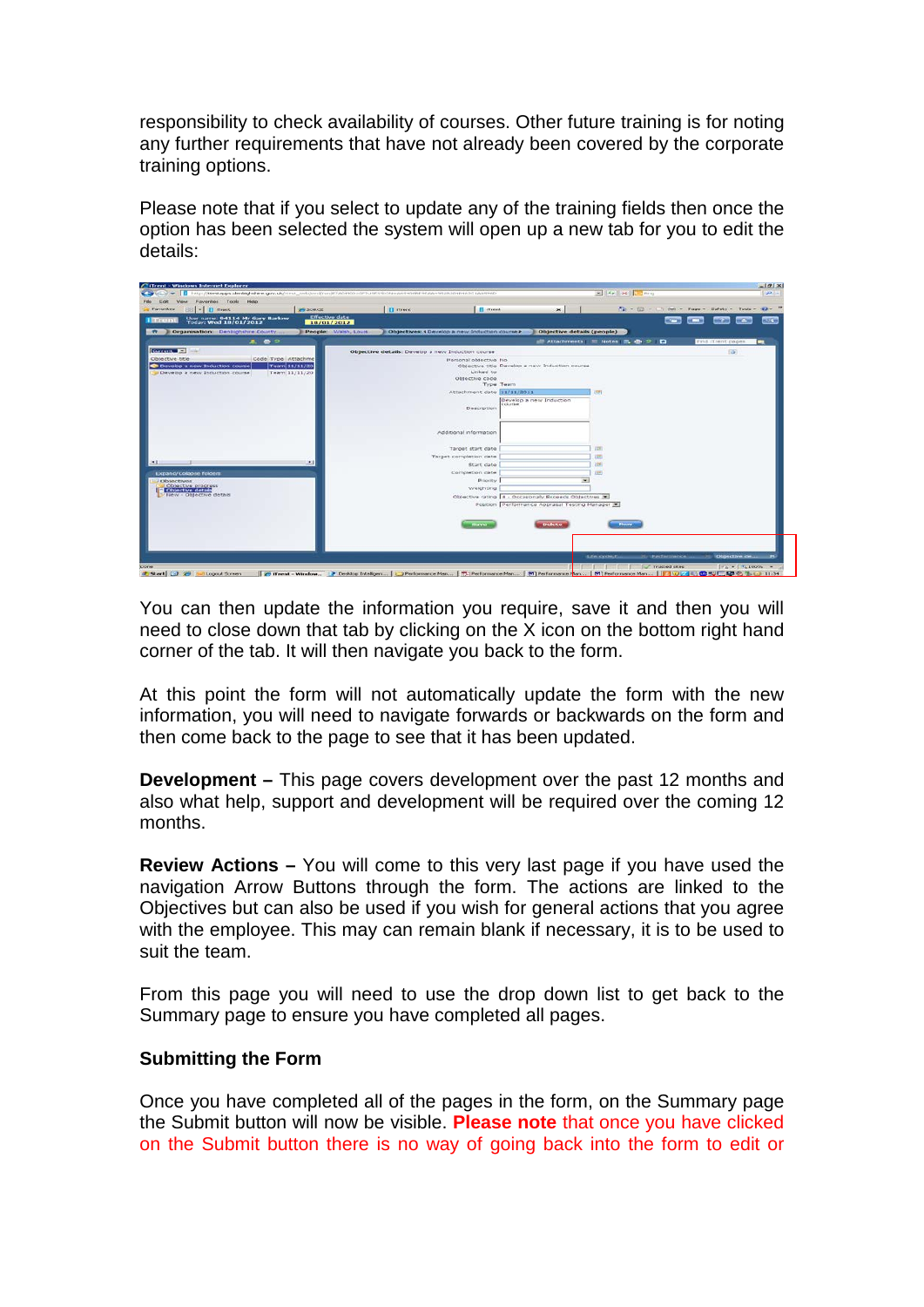#### amend any page. Submitting the form means agreement – if you can not agree then highlight this in the comments section

Once you have submitted the form you can go back in at a later date and view the form, you just will not be able to make any amendments. The employee will only be able to view the form via Self Service once it has been submitted.



**The Print button** – Once you click this you will get a pop up box to tell you

Please wait whilst the print file is generated this may take a few minutes. How long it takes depends on how much data is stored on the form. However, the form will not go directly to print it will open up a pdf copy of the form and from there you can print the form. Please note the form will be at least 10 pages long as a minimum, again it will depend on how much data has been inputted into the form.

# **Employee Comments Form**

The employee will be able to view the Annual Appraisal Form that has been submitted but will not be able to edit or amend it. They will then complete the Employee Comments Form and submit it. Again, once the form has been submitted it will not be able to be amended.

| Favorites                                                                            |          |                                                          | $\frac{1}{2}$ - [] - $\frac{1}{2}$ (m) - Page - Safety - Tools - $\frac{1}{2}$ - <sup>39</sup> |
|--------------------------------------------------------------------------------------|----------|----------------------------------------------------------|------------------------------------------------------------------------------------------------|
| $  \cdot  $ II from                                                                  | Il creek | <b>D</b> Performance review<br>$\times$                  |                                                                                                |
|                                                                                      |          |                                                          | <b>FEET</b> Lmail Admin <b>or</b> Change password <b>c</b> <sup>+</sup> Logout                 |
| <b>SEELF SEEVIGE</b>                                                                 |          |                                                          |                                                                                                |
| P Mana: 94110 Miss Charyl Cole   Reviews   Performance reviews   Performance Reviews |          |                                                          |                                                                                                |
|                                                                                      |          |                                                          |                                                                                                |
|                                                                                      |          |                                                          | Click here to return to the performance life cycle                                             |
| <b>Back</b>                                                                          |          | Performance review: finoloyee Comments (1 of 1)          |                                                                                                |
| Performance reviews                                                                  |          |                                                          | Employee Comments = =                                                                          |
|                                                                                      |          |                                                          |                                                                                                |
|                                                                                      |          | [11] Select this loon to add or maintain review actions: |                                                                                                |
|                                                                                      |          | Please provide your comments below:                      |                                                                                                |
|                                                                                      |          |                                                          |                                                                                                |
|                                                                                      |          |                                                          |                                                                                                |
|                                                                                      |          |                                                          |                                                                                                |
|                                                                                      |          |                                                          |                                                                                                |
|                                                                                      |          |                                                          |                                                                                                |
|                                                                                      |          |                                                          |                                                                                                |
|                                                                                      |          |                                                          |                                                                                                |
|                                                                                      |          |                                                          |                                                                                                |
|                                                                                      |          |                                                          |                                                                                                |
|                                                                                      |          |                                                          | <b>Summary</b>                                                                                 |
|                                                                                      |          |                                                          |                                                                                                |
|                                                                                      |          |                                                          |                                                                                                |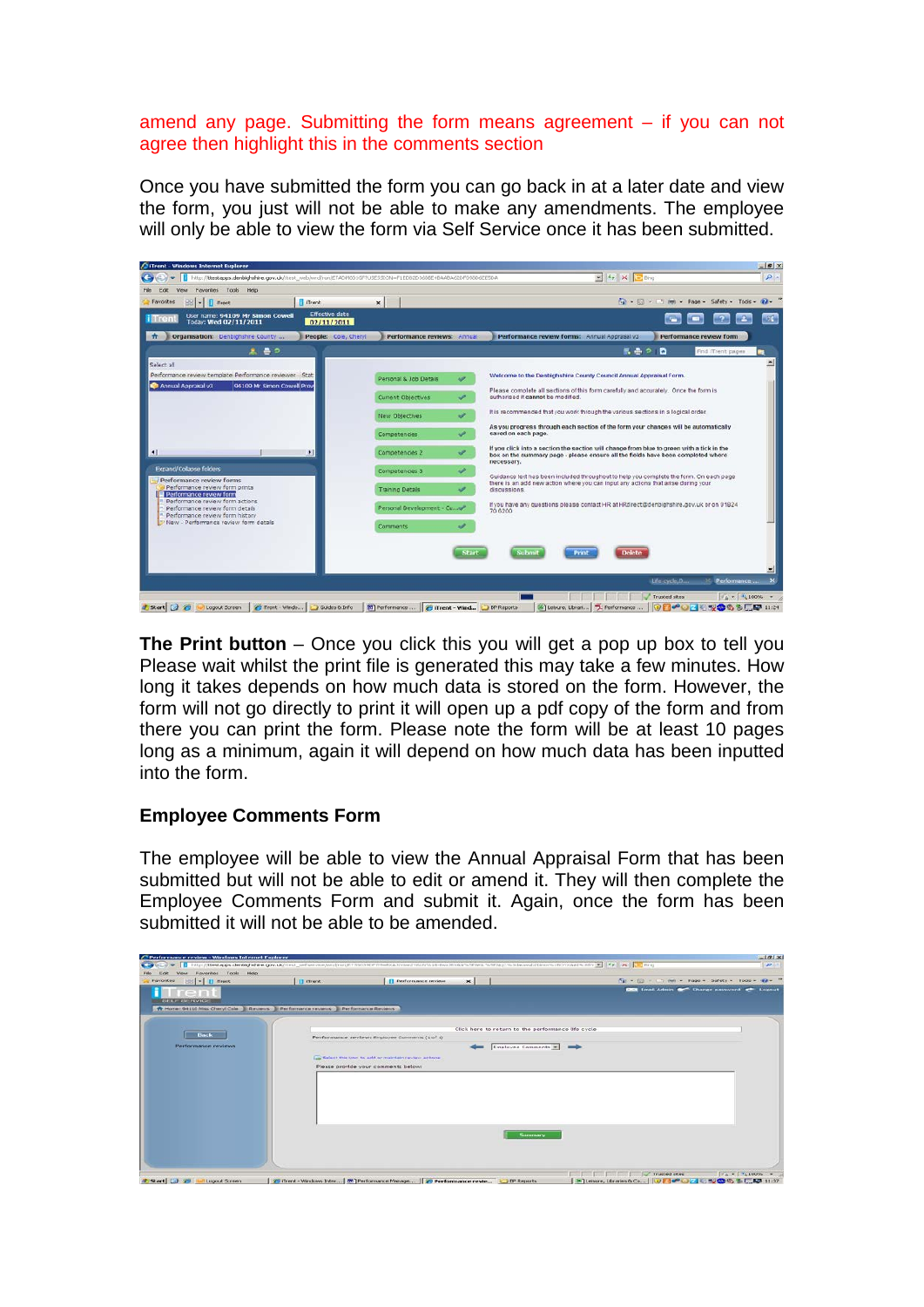Once this has been actioned you can carry on with the Lifecycle process, whether that is to finish the life cycle or to move onto the one to one forms.

## **Objectives**

Objectives can be set up outside of the life cycle and appraisal process. They can be inputted and updated throughout the year. They can be set for employees or for the team/service.

Please note that this is the only process you can use for setting up team/service objectives. (Employees personal objectives can be done throughout the appraisal and one to one forms.)

# **Employee Objectives**

*Organisation Structure People Search for your employee & select them Profile Objectives New – Objective Details*

Blue (coloured) fields on this form are mandatory, the other information is not.

- Personal Objective Box you will need to tick this box
- Objective Title once the box above has been ticked this field will change to be an editable field where you input the objective title.
- Type This will be personal
- Attachment Date this will default to be the date you are entering the objective, you can change this to be a different date if you wish, it will only be visible in the system from the attachment date onwards.
- Description Please give the description of the objective here. This field is visible within the appraisal and one to one form.
- Additional Information This can be used if there was further information that you did not want to have the in description. This field is not visible within the appraisal and one to one form.
- Target Start and Completion Dates you can set dates if you wish on when the objectives need to be started and finished. These can be amended.
- Start Date and Completion Dates These are for the objectives itself, if you put an end date in then this objective will not be visible after that date and it will not be visible in the system until the start date.
- Priority High, Medium or Low
- Objective Rating Method This will be set to objective rating (performance)
- Objective Rating This will be the score of the objective
- Position Select the job the objective relates to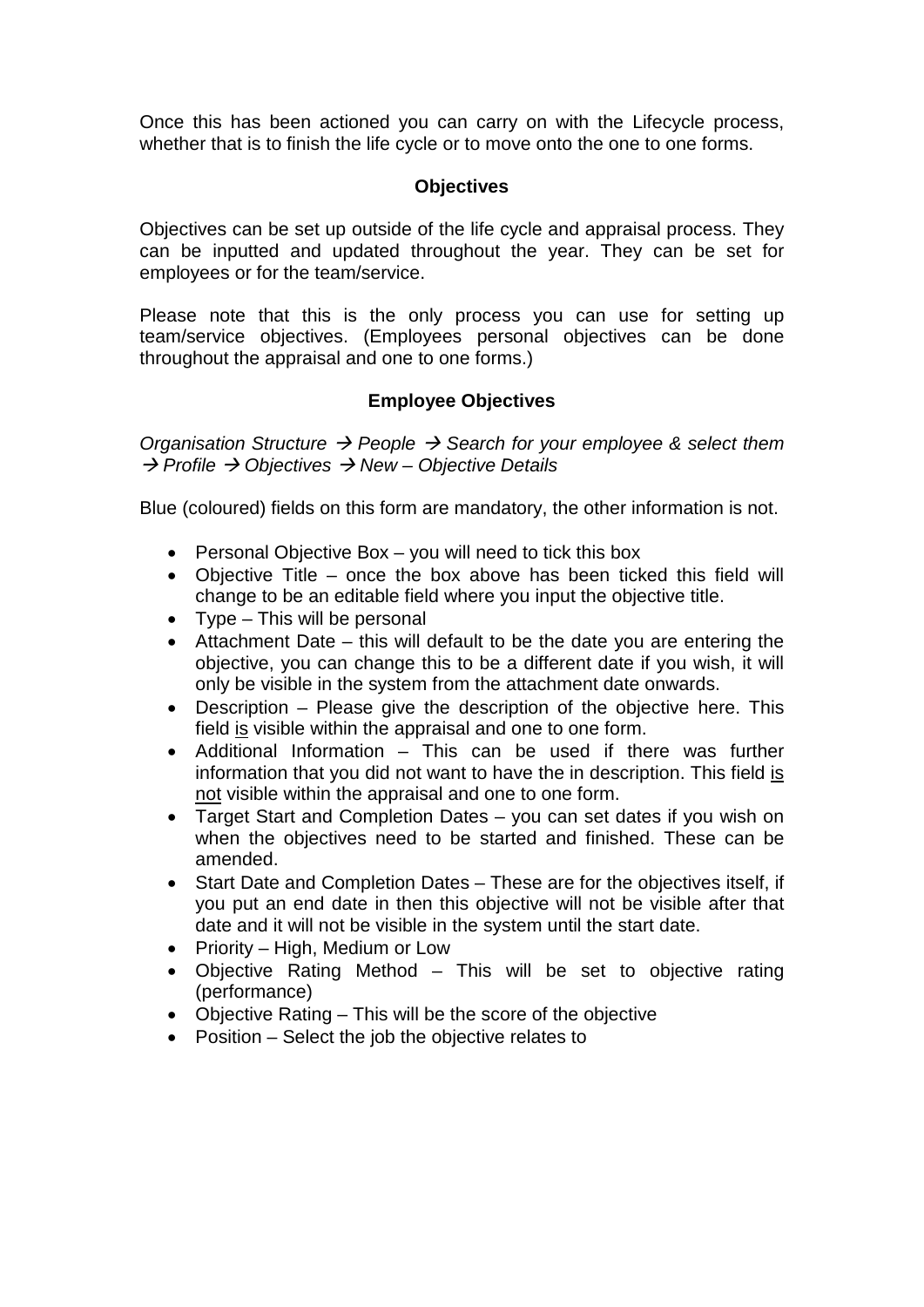| http://ttestapps.denbighshire.gov.uk/ttest_web/wrd/run/ETADM001GP?USESSD0N=A65408BE9EAA49528304B483C1A8596D<br>$\overline{\phantom{a}}$ |                              |                        |                                  |          | $\blacksquare$ $\rightarrow$ $\times$ $\blacksquare$ Brig        |             |                   | $\alpha$      |
|-----------------------------------------------------------------------------------------------------------------------------------------|------------------------------|------------------------|----------------------------------|----------|------------------------------------------------------------------|-------------|-------------------|---------------|
| View Favorites Tools Help<br>Edit                                                                                                       |                              |                        |                                  |          |                                                                  |             |                   |               |
| $EB$ + $\prod$ (Treck<br>Favorites                                                                                                      | <b>29 SORCE</b>              | <b>I</b> iTrent        | Il iTrent                        | $\times$ | $\sqrt{2}$ - [3] - 13 (m) - Page - Safety - Tools - $\sqrt{2}$ - |             |                   |               |
| User name: 94114 Mr Gary Barlow<br>Today: Wed 18/01/2012<br>$i$ Tren                                                                    | Effective date<br>18/01/2012 |                        |                                  |          |                                                                  | <b>HELP</b> |                   |               |
| Organisation: Denbighshire County<br>$\mathbf{r}$                                                                                       | People: Walsh, Louis         |                        | Objectives New Objective details |          |                                                                  |             |                   |               |
| ■ ● 2                                                                                                                                   |                              |                        |                                  |          | ■ Attachments ■ Notes 民事 2 ■                                     |             | Find (Trent pages | <b>I</b> Fall |
| Current -                                                                                                                               |                              | Objective details: New |                                  |          |                                                                  |             | (8)               |               |
| Objective title                                                                                                                         | Code Type Attachme           |                        | Personal objective F             |          |                                                                  |             |                   |               |
| Develop a new Induction course                                                                                                          | Team 11/11/20                |                        | Objective title                  |          |                                                                  |             |                   |               |
| Develop a new Induction course                                                                                                          | Team 11/11/20                |                        | Linked to                        |          |                                                                  |             |                   |               |
|                                                                                                                                         |                              |                        | Objective code                   |          |                                                                  |             |                   |               |
|                                                                                                                                         |                              |                        | Type                             |          |                                                                  |             |                   |               |
|                                                                                                                                         |                              |                        | Attachment date 18/01/2012       |          | <b>CES</b>                                                       |             |                   |               |
|                                                                                                                                         |                              |                        | Description                      |          |                                                                  |             |                   |               |
|                                                                                                                                         |                              |                        | Additional information           |          |                                                                  |             |                   |               |
|                                                                                                                                         |                              |                        | Target start date                |          | <b>COL</b>                                                       |             |                   |               |
|                                                                                                                                         |                              |                        | Target completion date           |          | 国                                                                |             |                   |               |
|                                                                                                                                         | $\cdot$                      |                        | Start date                       |          | 画                                                                |             |                   |               |
|                                                                                                                                         |                              |                        | Completion date                  |          | 圖                                                                |             |                   |               |
| Expand/Colapse folders                                                                                                                  |                              |                        | Priority                         | $\cdot$  |                                                                  |             |                   |               |
| Objectives<br><b>Released Artistics</b>                                                                                                 |                              |                        | Weighting                        |          |                                                                  |             |                   |               |
| IR New - Objective details                                                                                                              |                              |                        | Postion <al></al>                |          | $\sim$                                                           |             |                   |               |
|                                                                                                                                         |                              |                        |                                  |          |                                                                  |             |                   |               |
|                                                                                                                                         |                              |                        |                                  |          |                                                                  |             |                   |               |
|                                                                                                                                         |                              |                        |                                  | Save     |                                                                  |             |                   |               |
|                                                                                                                                         |                              |                        |                                  |          |                                                                  |             |                   |               |
|                                                                                                                                         |                              |                        |                                  |          |                                                                  |             |                   |               |
|                                                                                                                                         |                              |                        |                                  |          |                                                                  |             |                   |               |
|                                                                                                                                         |                              |                        |                                  |          |                                                                  |             |                   |               |

**Team / Service Objectives**

*Organisation Structure*  $\rightarrow$  *Development*  $\rightarrow$  *Objective*  $\rightarrow$  *New – Objective Details*

Blue (coloured) fields on this form are mandatory, the other information is not.

- Objective Title once the box above has been ticked this field will change to be an editable field where you input the objective title.
- Code This is the name of your Team or Service
- Type This will be team
- Start Date This will default to be the date you are entering the objective, you can change this to be a different date if you wish, it will only be visible in the system from the attachment date onwards.
- End Date If this is used the objective will not be visible in the system after the end date
- Description Please give the description of the objective here. This field is visible within the appraisal and one to one form.
- Objective Rating Method This will be set to objective rating (performance)
- Additional Information This can be used if there was further information that you did not want to have the in description. This field is not visible within the appraisal and one to one form.